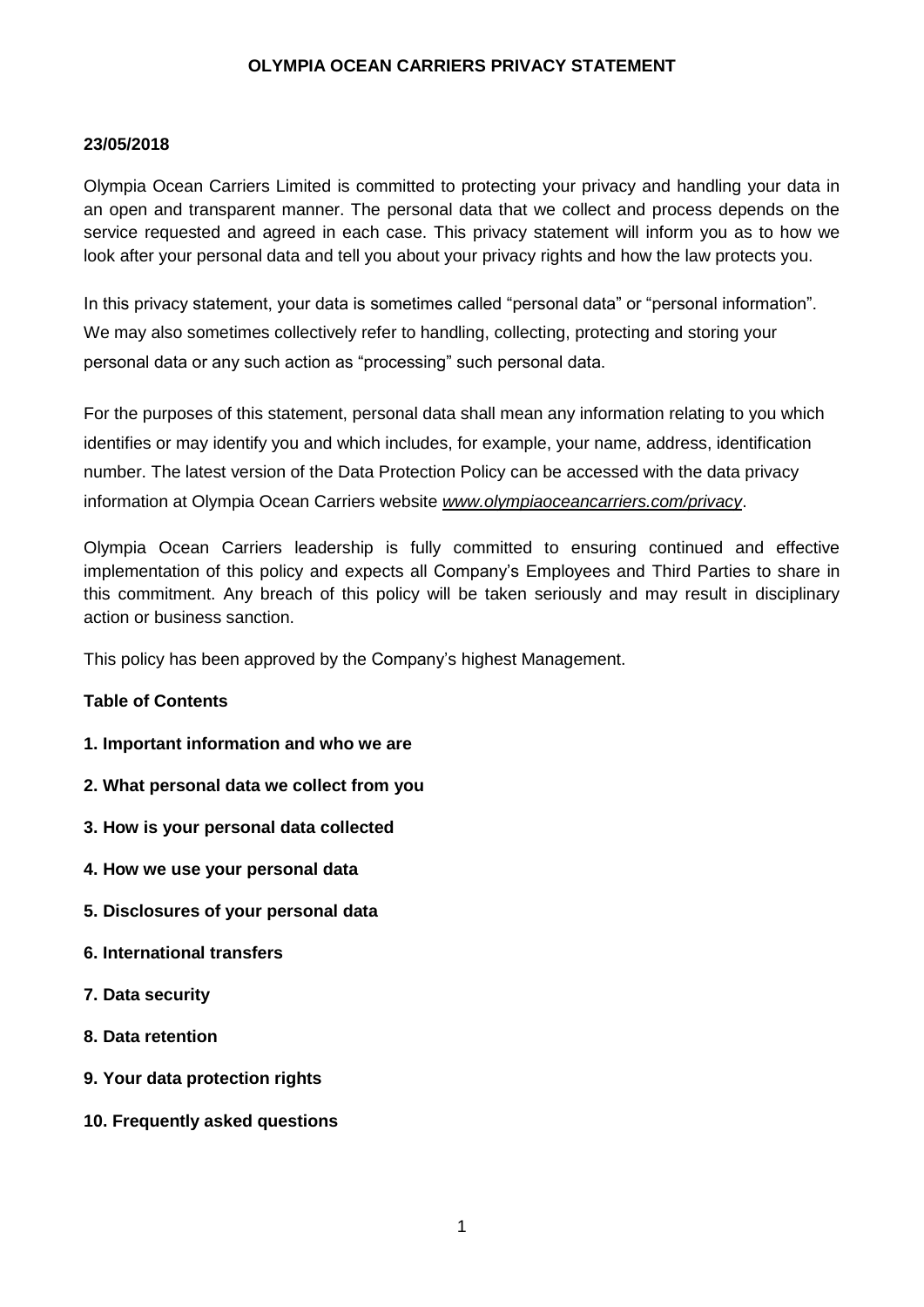#### **1. Important information and who we are**

#### **Purpose of this privacy notice**

This privacy statement:

- Provides an overview of how the company collects and processes your personal data and tells you about your rights under the local data protection law and EU General Data Protection Regulation (GDPR),
- Is directed to natural persons who are either current or potential employees / customers / suppliers / Service Providers of the Company,
- Contains information about when we share your personal data with other members of the company and other third parties,
- Is directed to natural persons who had such a business relationship with the company in the past.

## **Controller**

Olympia Ocean Carriers is the controller and responsible for your personal data (collectively referred to as the Company, "we", "us" or "our" in this privacy notice).

We have appointed a Data Protection Officer who is responsible for overseeing questions in relation to this privacy notice. If you have any questions about this privacy notice, including any requests to exercise your legal rights, please contact the Data Protection Officer using the details set out below.

## **Contact details**

Our full details are:

- Full name of legal entity: Olympia Ocean Carriers Ltd
- Name or title of Data Protection Officer: Constantinos Moullotos
- Email address: cm@ooc.com.cy
- Postal address: Lophitis Business Centre I, Corner 28th October & Emiliou Chourmouziou Street, 7th Floor, 3035, Limassol, Cyprus
- Telephone number: +357 25 029 470

You have the right to make a complaint at any time to the relevant data protection supervisory authority. We would, however, appreciate the chance to deal with your concerns before you approach the supervisory authority so please contact us in the first instance.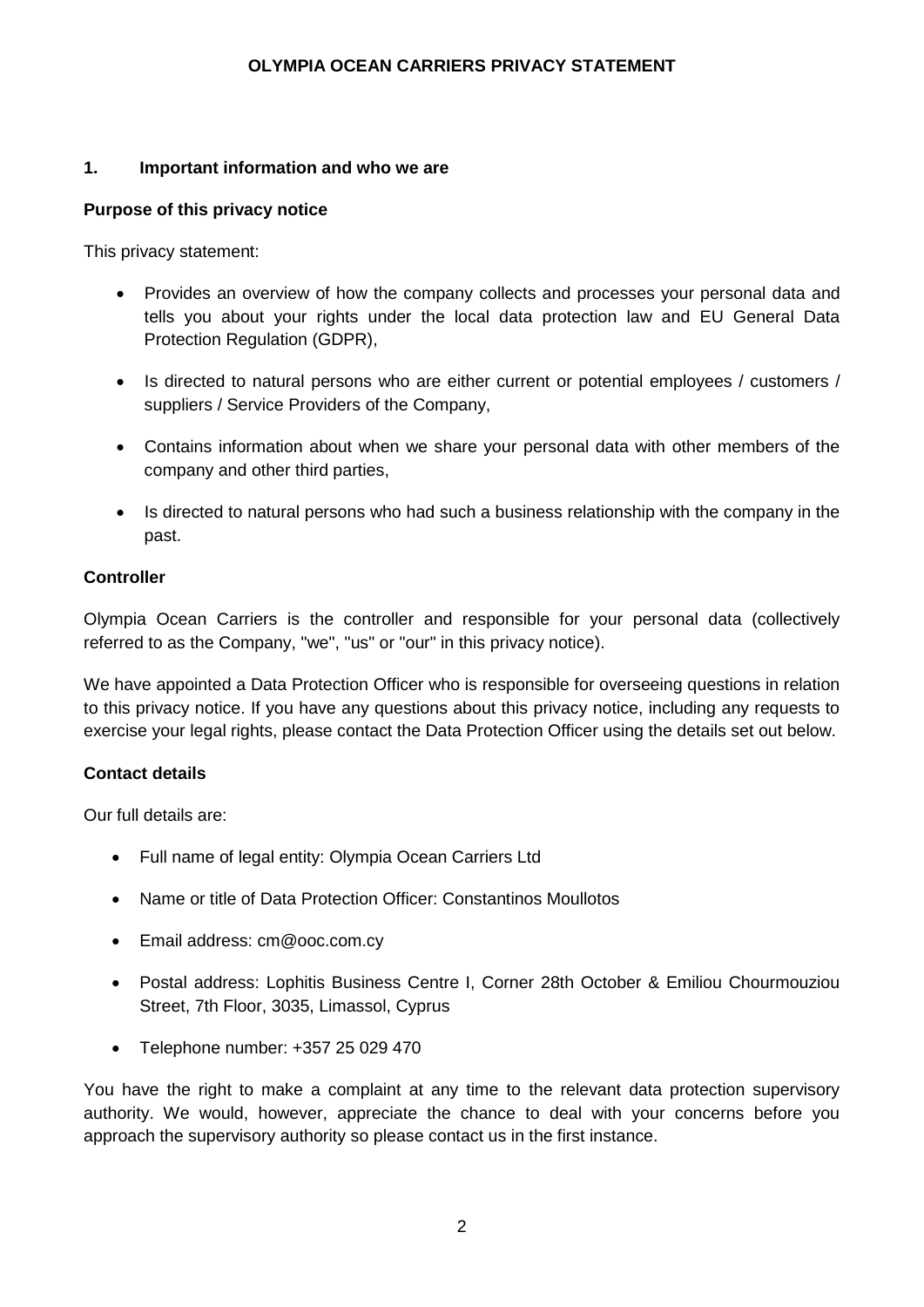## **Changes to the privacy notice and your duty to inform us of changes**

This version was last updated on 23 May 2018 and historic versions can be obtained by contacting our Data Protection Officer at *[cm@ooc.com.cy](mailto:cm@ooc.com.cy)*. We encourage you to review this privacy policy periodically.

It is important that the personal data we hold about you is accurate and current. Please keep us informed if your personal data changes during your relationship with us.

## **Third-party links**

Our website may include links to third-party websites, plug-ins and applications. Clicking on those links or enabling those connections may allow third parties to collect or share data about you. We do not control these third-party websites and are not responsible for their privacy statements. When you leave our website, we encourage you to read the privacy notice of every website you visit.

## **2. What personal data we collect from you**

Personal data is any information which relates to identified or identifiable natural person. Personal data is subject to certain legal safeguards and other regulations, which impose restrictions on how organisations may process personal data. An organisation that handles personal data and makes decisions about its use is known as a data controller. Olympia Ocean Carriers, as a Data Controller, is responsible for ensuring compliance with the data protection requirements outlined in this policy. Non-compliance may expose Olympia Ocean Carriers to complaints, regulatory action, fines and/or reputational damage.

We collect, use, store and transfer different kinds of personal data about you which we have grouped together as follows:

- **Identity Data** includes first name, maiden name, last name, username or similar identifier, marital status, title, age, date of birth and gender.
- **Contact Data** includes billing address, home address, email address and telephone numbers.
- **Financial Data** includes bank account and payment card details.
- **Transaction Data** includes details about orders, invoices and payments to and from you and other details of services you have purchased from us or we have purchase from you.
- **Technical Data** includes internet protocol (IP) address, your login data, browser type and version, time zone setting and location, browser plug-in types and versions, operating system and platform and other technology on the devices you use to access our website.
- **Special Categories of Personal Data** includes details about your race or ethnicity, religious or philosophical beliefs, sex life, sexual orientation, political opinions, trade union membership, information about your health and genetic and biometric data and/or information about criminal convictions and offences (e.g. for the purposes of employment).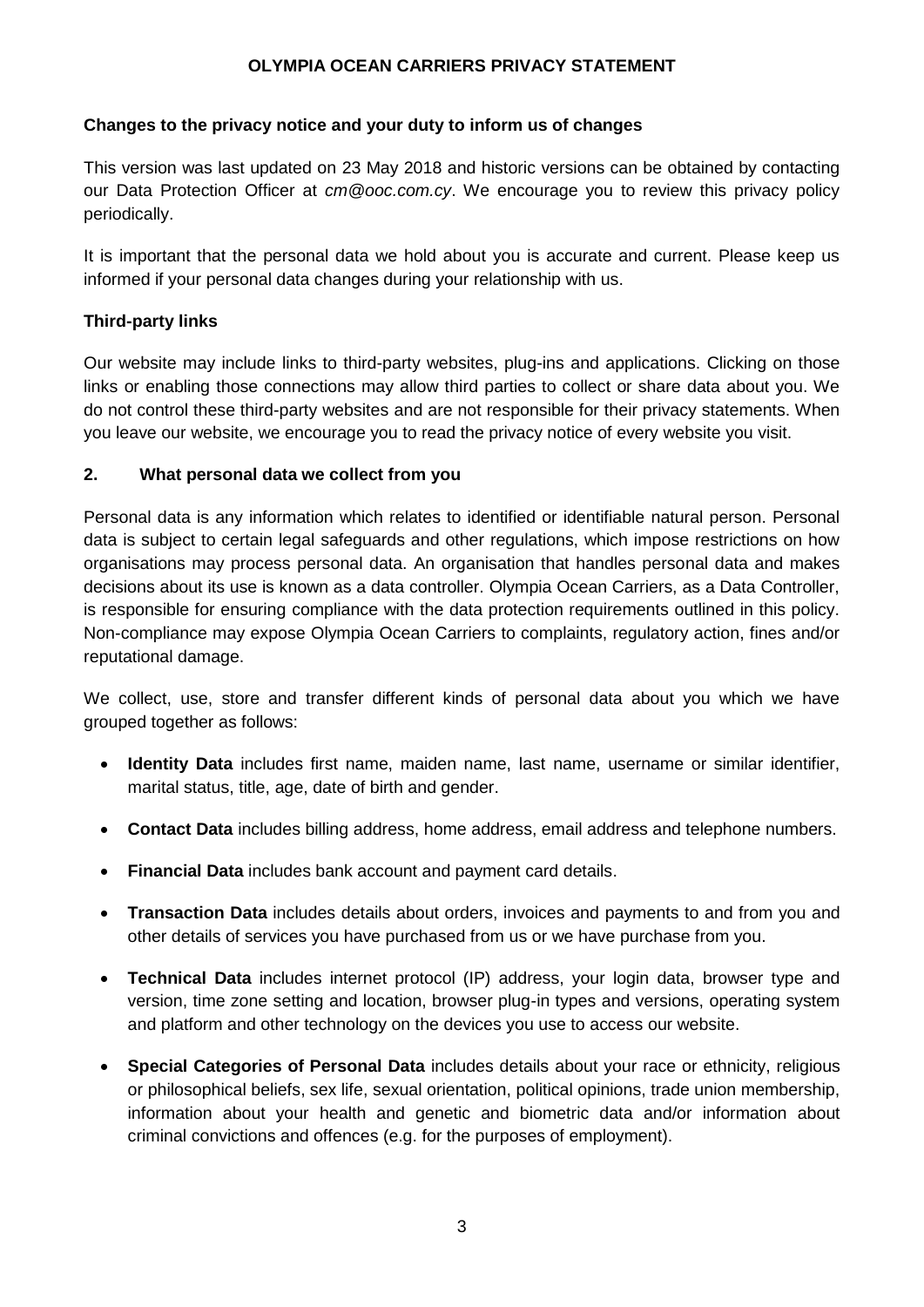## **If you fail to provide personal data**

Where we need to collect personal data by law, or under the terms of a contract we have with you and you fail to provide that data when requested, we may not be able to perform the contract we have or are trying to enter into with you. In this case, we may have to cancel a product or service you have with us but we will notify you if this is the case at the time.

### **3. How is your personal data collected?**

We use different methods to collect data from and about you including through:

- **Direct interactions.** You may give us your Identity, Contact and Financial Data by filling in forms or by corresponding with us by post, phone, email or otherwise.
- **Third parties or publicly available sources.** We may receive personal data about you from various third parties and public sources.
	- Identity and Contact Data, Special Categories of Personal Data from appointed manning agents, port agents, travel agents, clinics for crew members and other parties for the smooth and punctual management of the fleet and company.
	- Identity and Contact Data from regulatory bodies (International Safety Management (ISM), Maritime Labour Convention (MLC), International Shipping and Port Facility Security (ISPS), and International Maritime Organisation (IMO)).
	- **Children's data.** We understand the importance of protecting children's privacy. We may collect personal data in relation to children only provided that we have first obtained their parents' or legal guardian's consent or unless otherwise permitted by law we do not provide any online services to children but may allow children, with their parents' or legal guardian's consent to become members of our medical scheme in order to be protected against the possibility of facing significant unexpected medical costs. For the purposes of this privacy statement, "children" are individuals who are under the age of eighteen (18).

#### **4. How we use your personal data**

As mentioned earlier we are committed to protecting your privacy and handling your data in an open and transparent manner and as such we process your personal data in accordance with the GDPR and the local data protection law for one or more of the following reasons:

## **A. For the performance of contact**

Where we need to perform the contract, we are about to enter into or have entered into with you (e.g. for our employees in office, crew members, surveyors, engineers, technicians, auditors, manning agents, port agents, suppliers, legal consultants, accountants, charterers, travel agents and customers/clients).

#### **B. For compliance with legal obligations**

Where we need to comply with legal or regulatory obligations emanating from the relevant laws to which we are subject as well as statutory requirements, e.g. Deputy Ministry of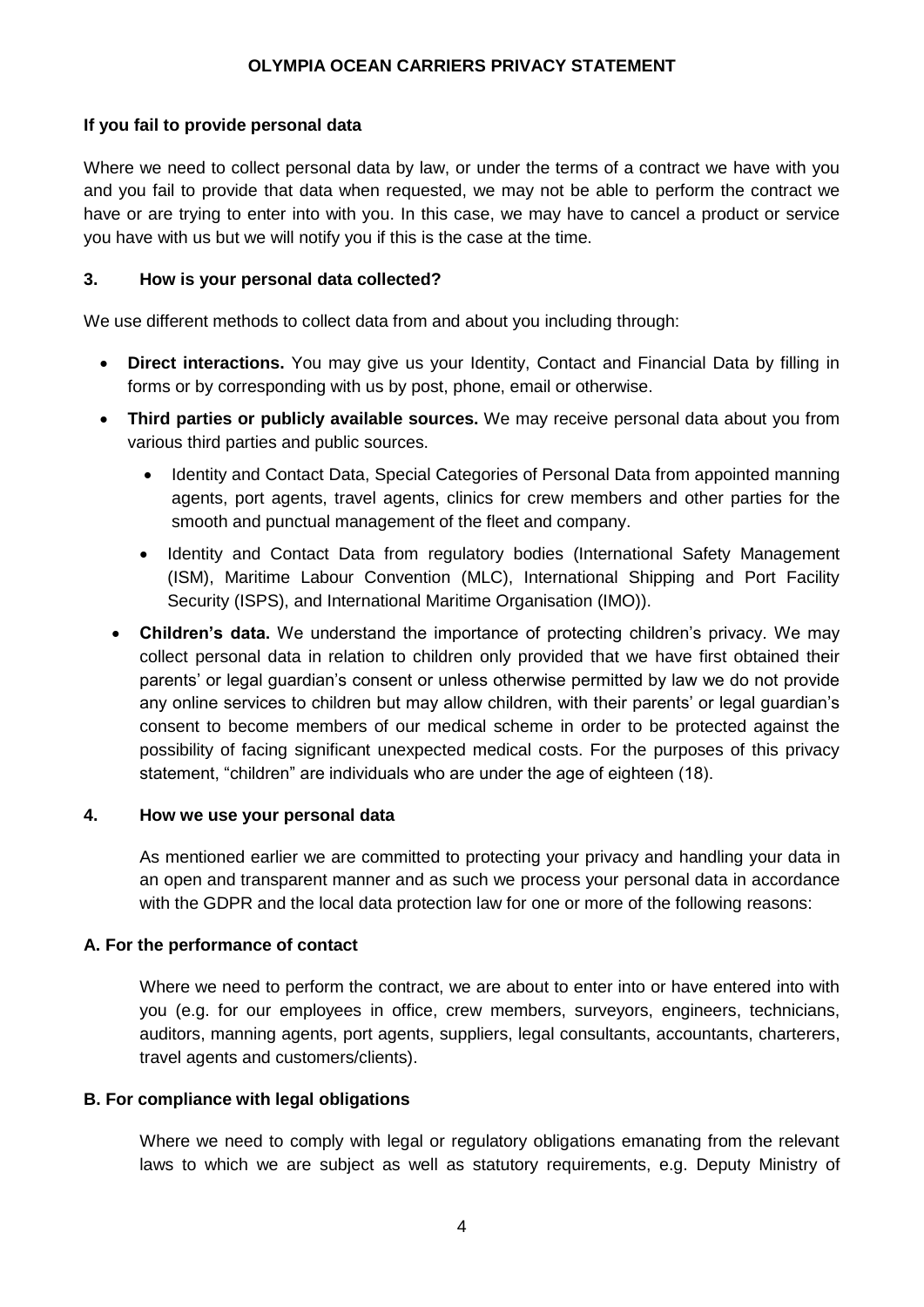Shipping, the Money Laundering Law, Tax laws and, Payments Law. There are also various supervisory authorities whose laws and regulations we are subject to e.g. International Safety Management (ISM), Maritime Labour Convention (MLC), International Shipping and Port Facility Security (ISPS), International Maritime Organisation (IMO).

## **C. For the purpose of safeguarding legitimate interest**

We process personal data so as to safeguard the legitimate interests pursued by us or by a third party. A legitimate interest is when we have a business or commercial reason to use your information. But even then, it must not unfairly go against what is right and best for you. For example, we use your personal data for employment with our company, for manning of the vessels on board, for visitors attending the vessel (i.e. surveyors, auditors, engineers and technicians) and for any other services concerned the smooth and punctual management of the fleet)

## **D. You have provided your contest**

Provided that you have given us your specific consent for processing (other than for the reasons set out hereinabove) then the lawfulness of such processing is based on that consent. You have the right to revoke consent at any time. However, any processing of personal data prior to the receipt of your revocation will not be affected.

## **Purposes for which we will use your personal data**

We have set out below, in a table format, a description of all the ways we plan to use your personal data, and which of the legal bases we rely on to do so. We have also identified what our legitimate interests are where appropriate.

Note that we may process your personal data for more than one lawful ground depending on the specific purpose for which we are using your data. Please contact our Data Protection Officer at cm@ooc.com.cy if you need details about the specific legal ground we are relying on to process your personal data where more than one ground has been set out in the table below.

| <b>Purpose/Activity</b>                                                                                                                                                                                                  | <b>Type of data</b>                                                         | Lawful basis for processing<br>including basis of legitimate<br>interest                                                                 |
|--------------------------------------------------------------------------------------------------------------------------------------------------------------------------------------------------------------------------|-----------------------------------------------------------------------------|------------------------------------------------------------------------------------------------------------------------------------------|
| To register a new employee to<br>Olympia Ocean Carriers and to<br>employee a new crew member.<br>This includes:<br>(a) Salary payment to<br>employees and crew members,<br>(b) Payment of any other fees<br>and charges, | (a) Identity<br>(b) Contact<br>(c) Financial Data<br>(d) Transactional data | (a) Performance of a contract with<br>you.<br>(b) Necessary for our legitimate<br>interests (for the smooth management<br>of the fleet). |
|                                                                                                                                                                                                                          |                                                                             | (c) Necessary to comply with legal<br>obligations.                                                                                       |
| To register our employees as<br>members of our Provident Fund                                                                                                                                                            | (a) Identity                                                                | (a) Performance of a contract with                                                                                                       |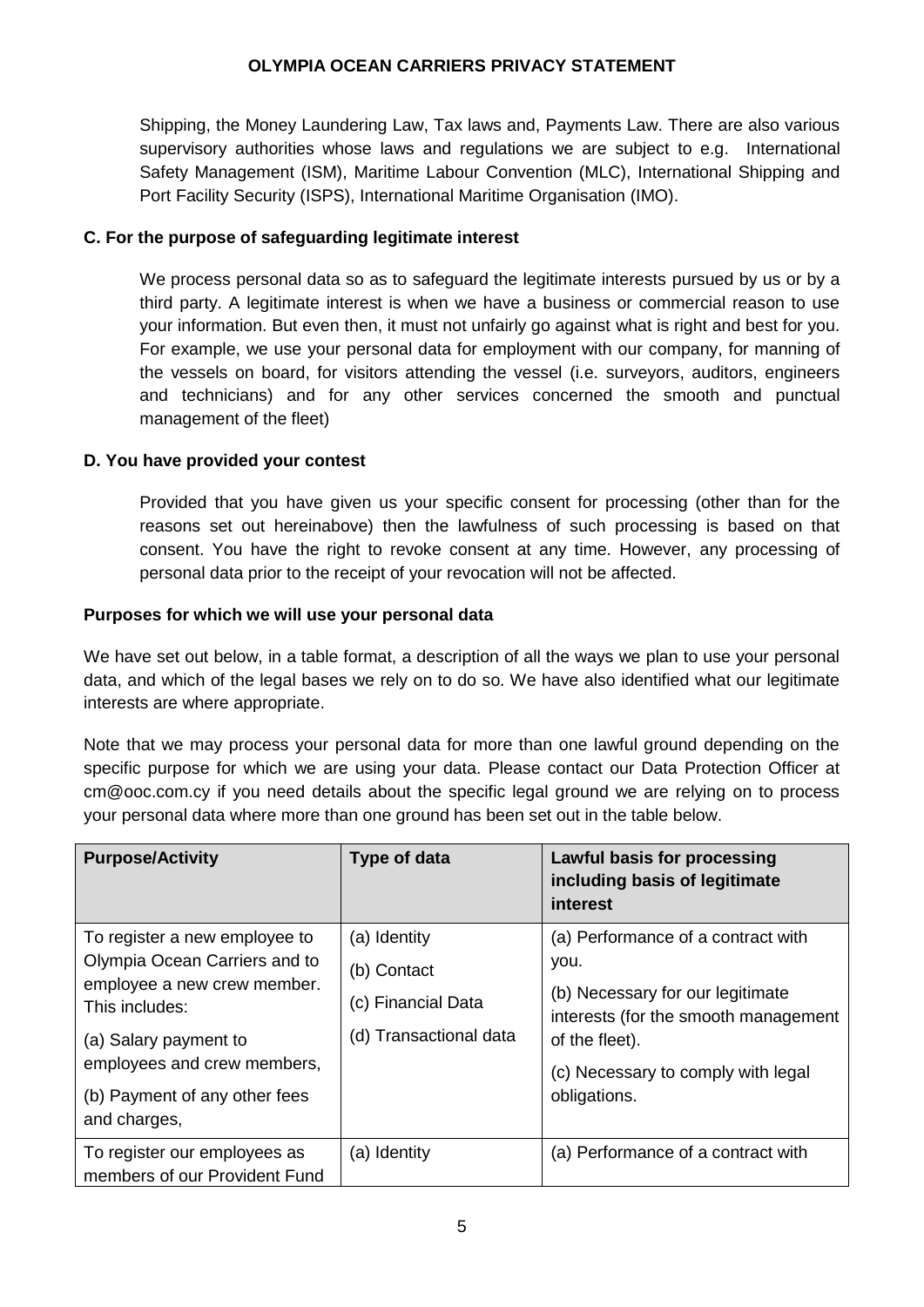| Scheme. This includes monthly<br>contributions to the Provident<br>Fund Scheme.<br>To register our employees to the                                                                                                                                    | (b) Contact<br>(c) Financial Data<br>(d) Transactional data<br>(a) Identity                                                                                | you.<br>(b) Necessary to comply with legal<br>obligations.<br>(a) Performance of a contract with                                                                                                                                                                                                                              |
|--------------------------------------------------------------------------------------------------------------------------------------------------------------------------------------------------------------------------------------------------------|------------------------------------------------------------------------------------------------------------------------------------------------------------|-------------------------------------------------------------------------------------------------------------------------------------------------------------------------------------------------------------------------------------------------------------------------------------------------------------------------------|
| Medical Scheme. This includes<br>monthly contributions to the<br>Medical Scheme.                                                                                                                                                                       | (b) Contact<br>(c) Financial Data<br>(d) Transactional data                                                                                                | you.<br>(b) Necessary to comply with legal<br>obligations.                                                                                                                                                                                                                                                                    |
| To hire a potential new<br>employee in our office or a crew<br>member. This include review of<br>curriculum vitae of the potential<br>employee or crew member.                                                                                         | (a) Identity<br>(b) Contact<br>(c) Special Categories<br>of Personal Data                                                                                  | (a) Necessary for our legitimate<br>interests (employment process).                                                                                                                                                                                                                                                           |
| The chartering department<br>ensures that our vessel is hired<br>out to a charterer.<br>The purchasing department<br>ensures that all goods, supplies<br>and inventory needed to operate<br>the vessel are ordered.                                    | (a) Identity<br>(b) Contact<br>(c) Financial Data<br>(d) Transactional data<br>(a) Identity<br>(b) Contact<br>(c) Financial Data<br>(d) Transactional data | (a) Performance of a contract with<br>you.<br>(b) Necessary for our legitimate<br>interests (for the smooth and punctual<br>management of the company and<br>fleet).<br>(a) Performance of a contract with<br>you.<br>(b) Necessary for our legitimate<br>interests (for the smooth and punctual<br>operation of the vessel). |
| For the crew management of the<br>vessel, otherwise known as<br>crewing.<br>This includes:<br>(a) Recruitment of crew<br>members,<br>(b) Crew change of crew<br>members,<br>(c) Claims to P&I Club for crew<br>cases,<br>(d) Organizing allotments and | (a) Identity<br>(b) Contact<br>(c) Financial<br>(d) Transaction<br>(e) Special Categories<br>of Personal Data                                              | (a) Performance of a contract with<br>you.<br>(b) Necessary for our legitimate<br>interests (for the smooth management<br>of the fleet).<br>(c) Necessary to comply with legal<br>obligations.                                                                                                                                |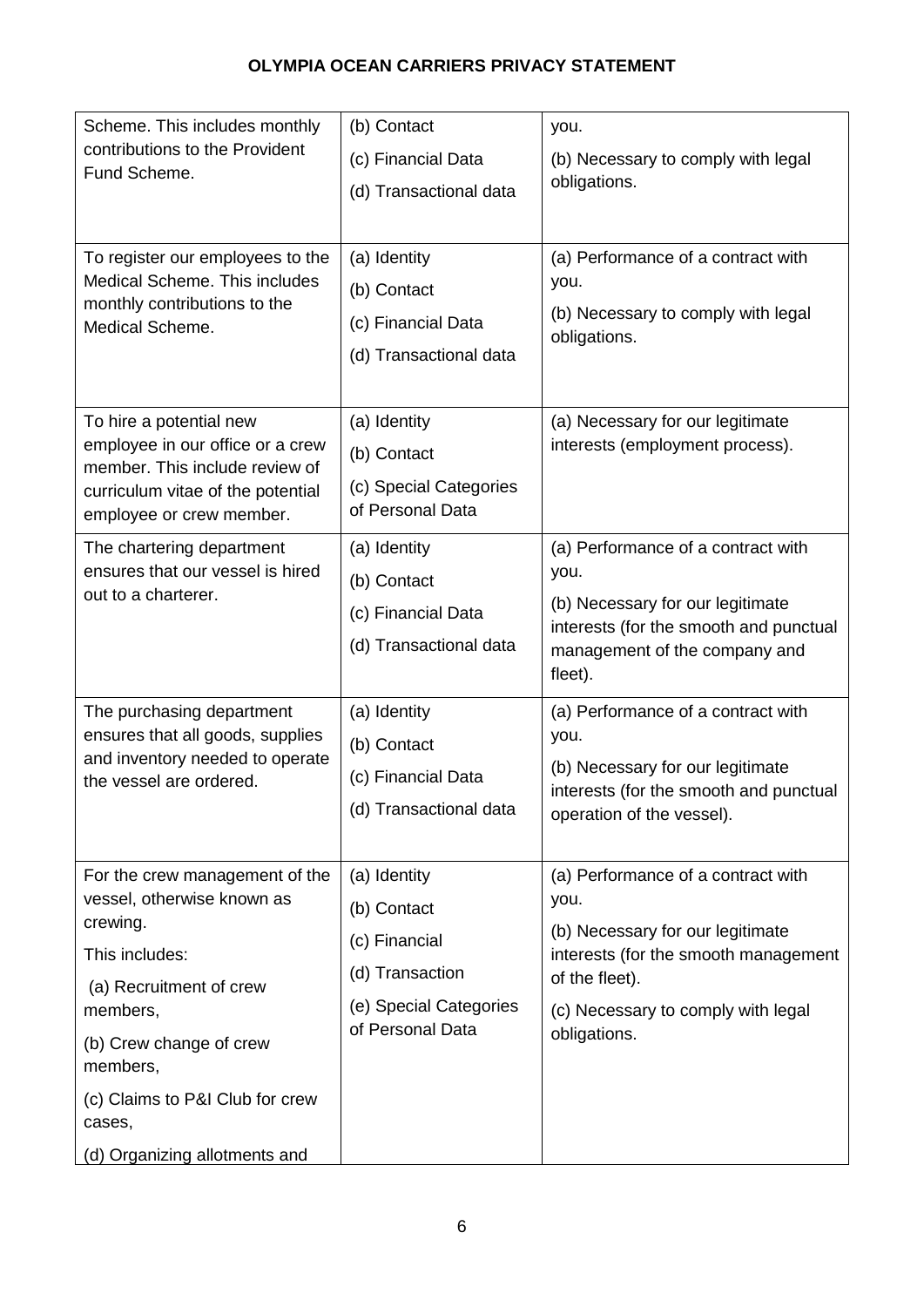| final payments of crew member,                                                                                                                                                                                                                                                                                                                                                                                                                                                                                                                                                                                                                                                           |                                                                           |                                                                                                                                                                                                |
|------------------------------------------------------------------------------------------------------------------------------------------------------------------------------------------------------------------------------------------------------------------------------------------------------------------------------------------------------------------------------------------------------------------------------------------------------------------------------------------------------------------------------------------------------------------------------------------------------------------------------------------------------------------------------------------|---------------------------------------------------------------------------|------------------------------------------------------------------------------------------------------------------------------------------------------------------------------------------------|
| (e) Monthly fee payments to<br>agents.                                                                                                                                                                                                                                                                                                                                                                                                                                                                                                                                                                                                                                                   |                                                                           |                                                                                                                                                                                                |
| Anyone who comes and spends<br>time on board with the<br>permission of the owner,<br>operator or master and who is<br>not a seaman of the vessel.<br>This incudes, stevedores, pilots,<br>customs officers,<br>representatives of port<br>authorities and other state or<br>public bodies, cargo<br>superintendents, non-fare<br>paying passengers, marine<br>superintendents, spouses and<br>partners and friends and families<br>of seamen, riding and<br>maintenance crews,<br>familiarisation crews of<br>prospective purchasers of the<br>insured vessel, official or<br>unofficial guests of the ship<br>owner or operator or charterer,<br>as well as surveyors and<br>attorneys. | (a) Identity<br>(b) Contact<br>(c) Special Categories<br>of Personal Data | (a) Performance of a contract with<br>you.<br>(b) Necessary for our legitimate<br>interests (for the smooth management<br>of the fleet).<br>(c) Necessary to comply with legal<br>obligations. |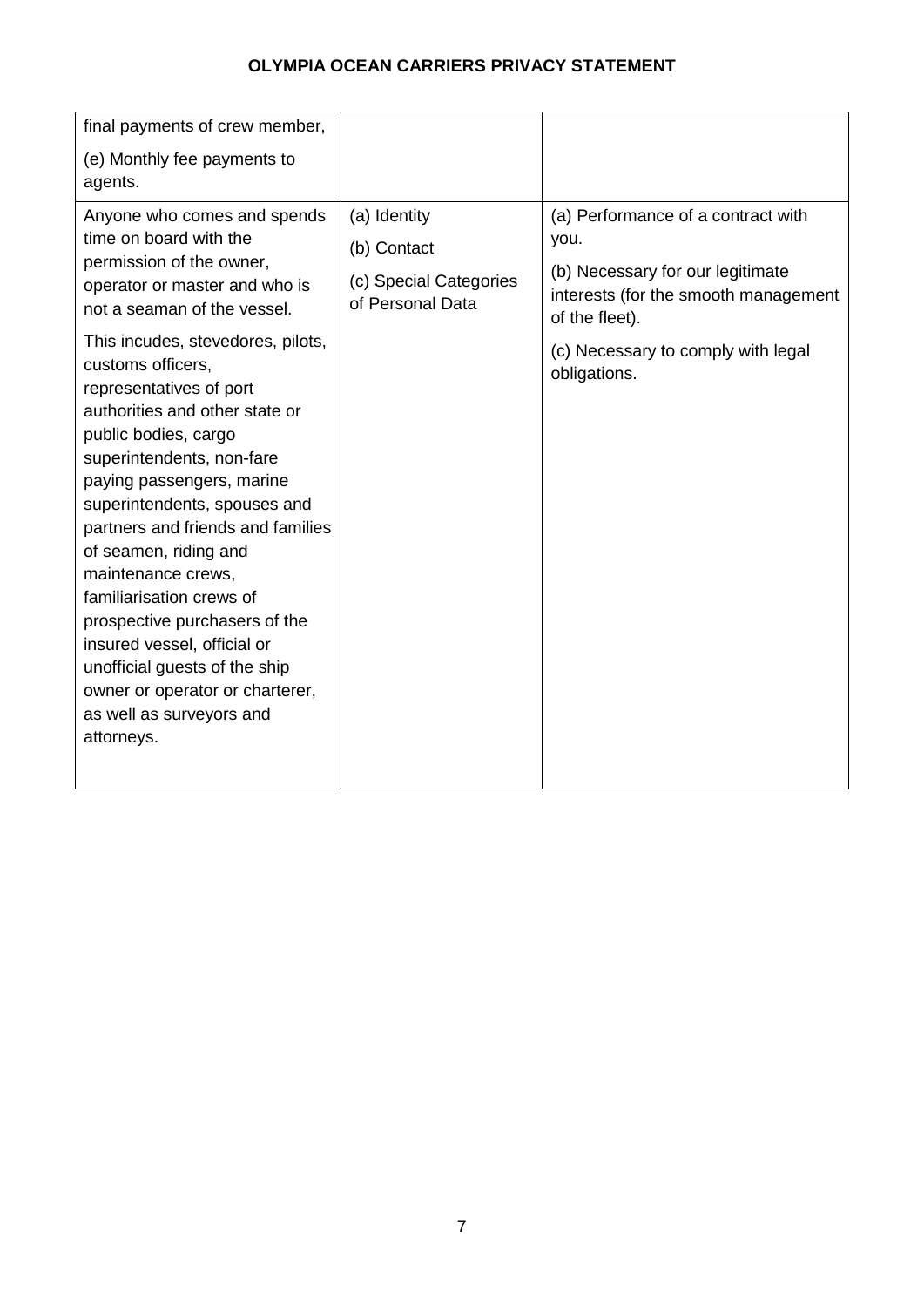#### **Who receives your personal data**

In the course of the performance of our contractual and statutory obligations your personal data may be provided to various departments within the Company. Various service providers and third parties may also receive your personal data so that we may perform our obligations. Such service providers and suppliers enter into contractual agreements with the Company by which they observe confidentiality and data protection according to the data protection law and GDPR.

It must be noted that we may disclose data about you for any of the reasons set out hereinabove, or if we are legally required to do so, or if we are authorized under our contractual and statutory obligations or if you have given your consent. All data processors appointed by us to process personal data on our behalf are bound by contract to comply with the GDPR provisions.

Under the circumstances referred to above, **recipients of personal data** may be, for example:

- Supervisory and other regulatory and public authorities, inasmuch as a statutory obligation exists (refer to point 4)
- Credit and financial institutions such as correspondent banks,
- Management companies,
- Valuators and surveyors,
- For our anti-money laundering process, such as credit reference agencies,
- External legal consultants.
- Financial and business advisors,
- Port agents and contractors worldwide
- Charterers
- Broking houses and Companies
- **Insurers**
- Auditors and accountants,
- File storage companies, archiving and/or records management companies, cloud storage companies,
- Companies who assist us with the effective provision of our services to you by offering technological expertise, solutions and support and facilitating payments,
- Purchasing and procurement and website and advertising agencies,
- Ship Builders and Ship Repair Yards.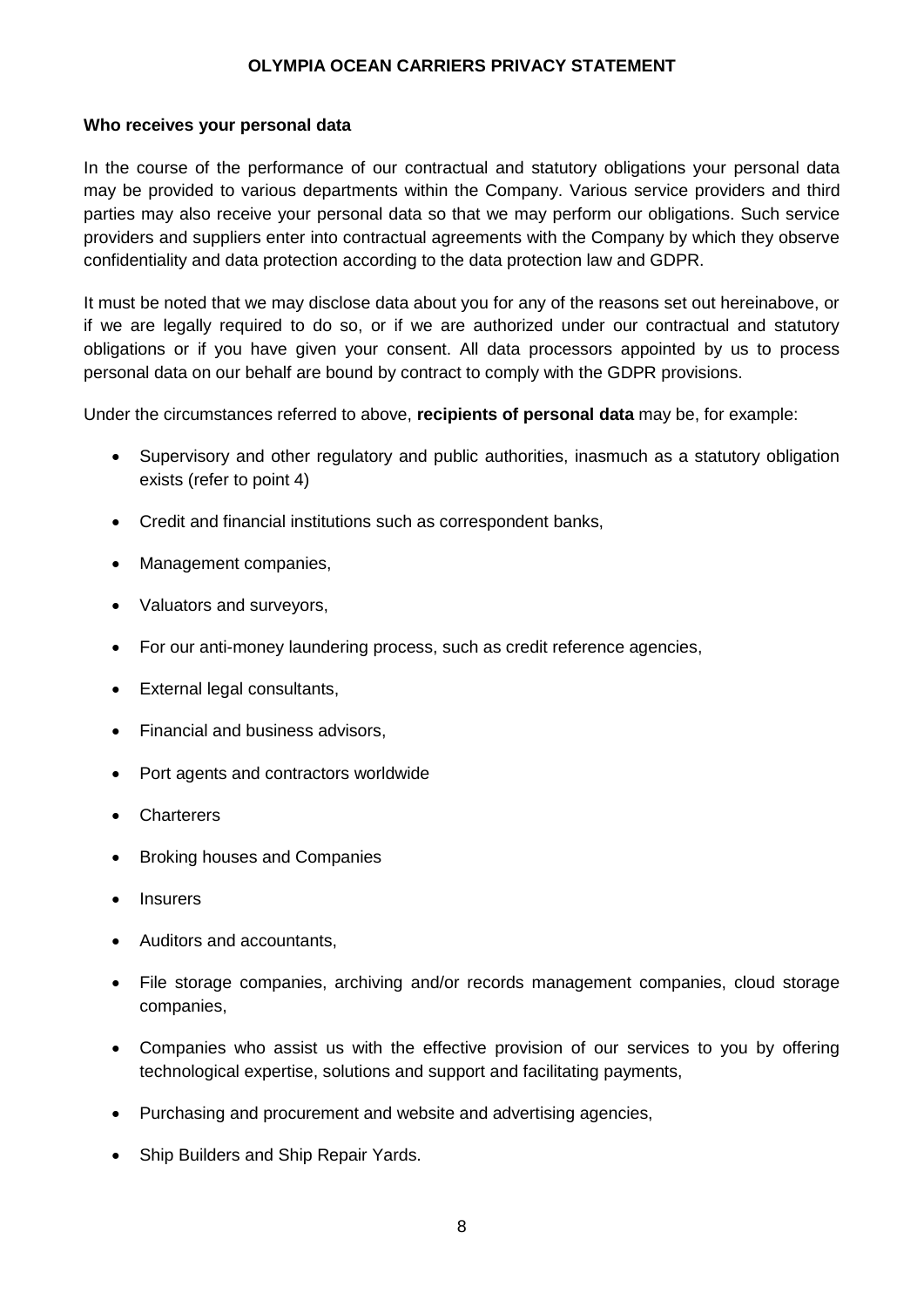#### **Measures in place to ensure the safety of personal data**

Article 32 of the GDPR obliges data controllers and data processors to implement the technical, physical and organisational measures necessary to ensure an appropriate level of security in relation to data processing.

## **We have set out the below physical, technical and organizational security measures in place to ensure the safety of personal data processing:**

#### **Physical security measures**

- Keeping offices and storage units locked;
- Only authorised persons have access to personal data;
- Personal data are locked in the cabinets if the authorized person is away from his desk;
- Keeping server rooms or cabinets locked;
- Cabling desktop machines and laptops to desks;
- Implementing clean desk policies;
- Ensuring that shredders are in place and that they are functioning correctly;
- Ensuring that fire alarms are in place and that they are functioning correctly;
- Ensuring that ICT equipment such as hard drives and old laptops, computers and mobile devices are securely disposed of at end of life.
- Conducting periodical audits of the above measures

#### **Technical security measures**

• Ensuring that all computing devices such as PCs, mobile phones, and tablets are using an up-to-date operating system;

- Encryption of data;
- Ensuring all computing devices are regularly updated with manufacturer's software and security patches:
- Using antivirus software on all devices;
- Implementing a strong firewall;
- Ensuring data backups are taken and are stored securely in a separate location;
- Ensuring that data backups are periodically reviewed and tested to ensure they are functioning correctly;
- Ensuring that data is collected and stored securely;
- Ensuring that two-factor authentication is enabled for remote access;
- Email disclaimer paragraph;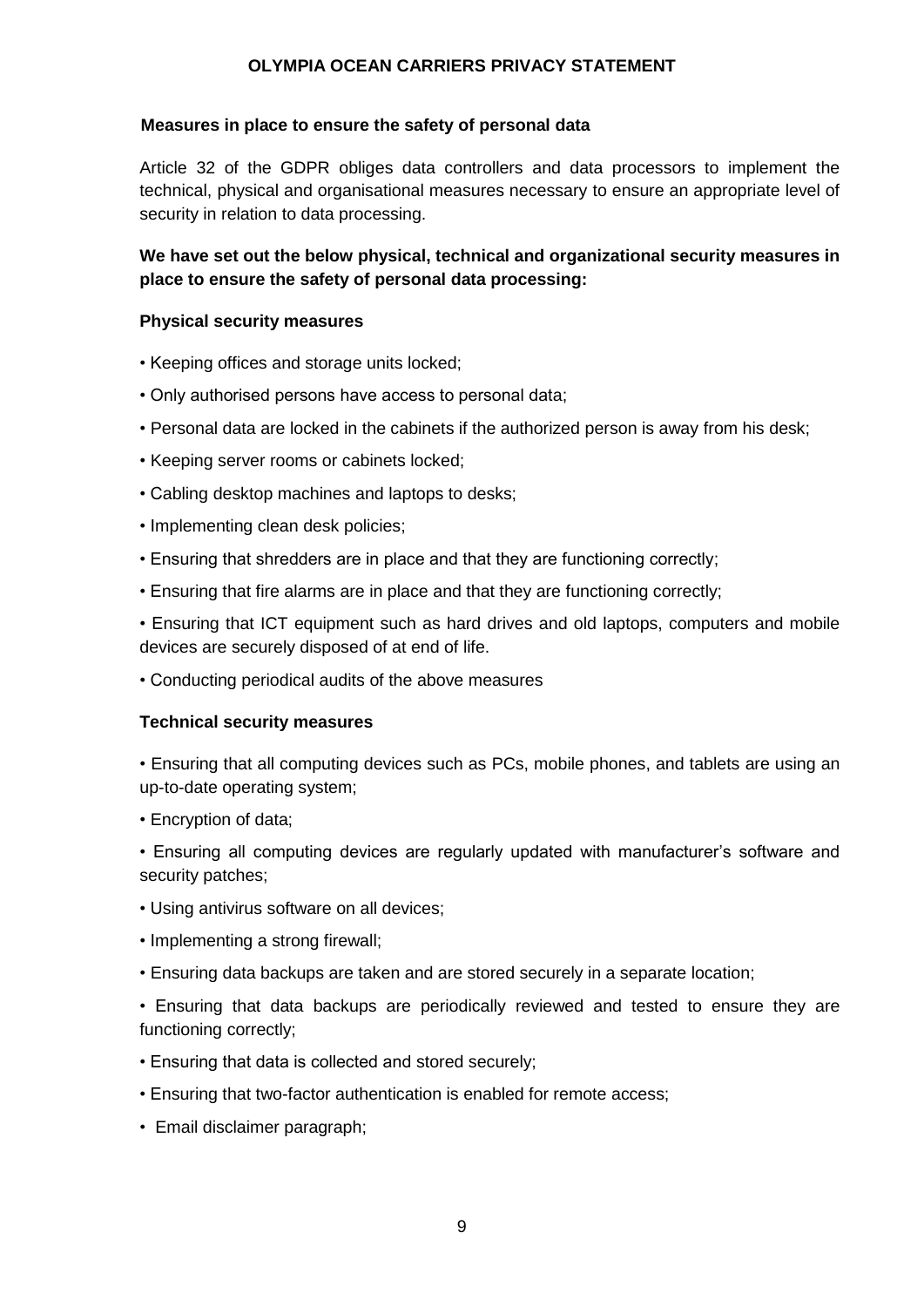## **Organisational security measures**

• Communicating the importance of company data and all the measures they can take to protect it to employees;

- Conducting ongoing staff training on data protection;
- Documenting data collection and retention policies;
- Ensuring the use of strong passwords by having a password policy in place that is enforced;
- Ensuring remote access is supported by a remote access policy;
- Documenting data back-up policies;

#### **Change of purpose**

We will only use your personal data for the purposes for which we collected it, unless we reasonably consider that we need to use it for another reason and that reason is compatible with the original purpose. If you wish to get an explanation as to how the processing for the new purpose is compatible with the original purpose, please contact our Data Protection Officer.

If we need to use your personal data for an unrelated purpose, we will notify you and we will explain the legal basis which allows us to do so.

Please note that we may process your personal data without your knowledge or consent, in compliance with the above rules, where this is required or permitted by law.

#### **5. Disclosures of your personal data**

We may have to share your personal data with the parties set out below for the purposes set out in the table in paragraph 4 above.

We require all third parties to respect the security of your personal data and to treat it in accordance with the law. We do not allow our third-party service providers to use your personal data for their own purposes and only permit them to process your personal data for specified purposes and in accordance with our instructions.

#### **6. International transfers**

Your personal data may be transferred to third countries [i.e. countries outside of the European Economic Area]. Processors in third countries are obligated to comply with the European data protection standards and to provide appropriate safeguards in relation to the transfer of your data in accordance with GDPR Article 46.

Please contact our Data Protection Officer if you want further information on the specific mechanism used by us when transferring your personal data out of the EEA.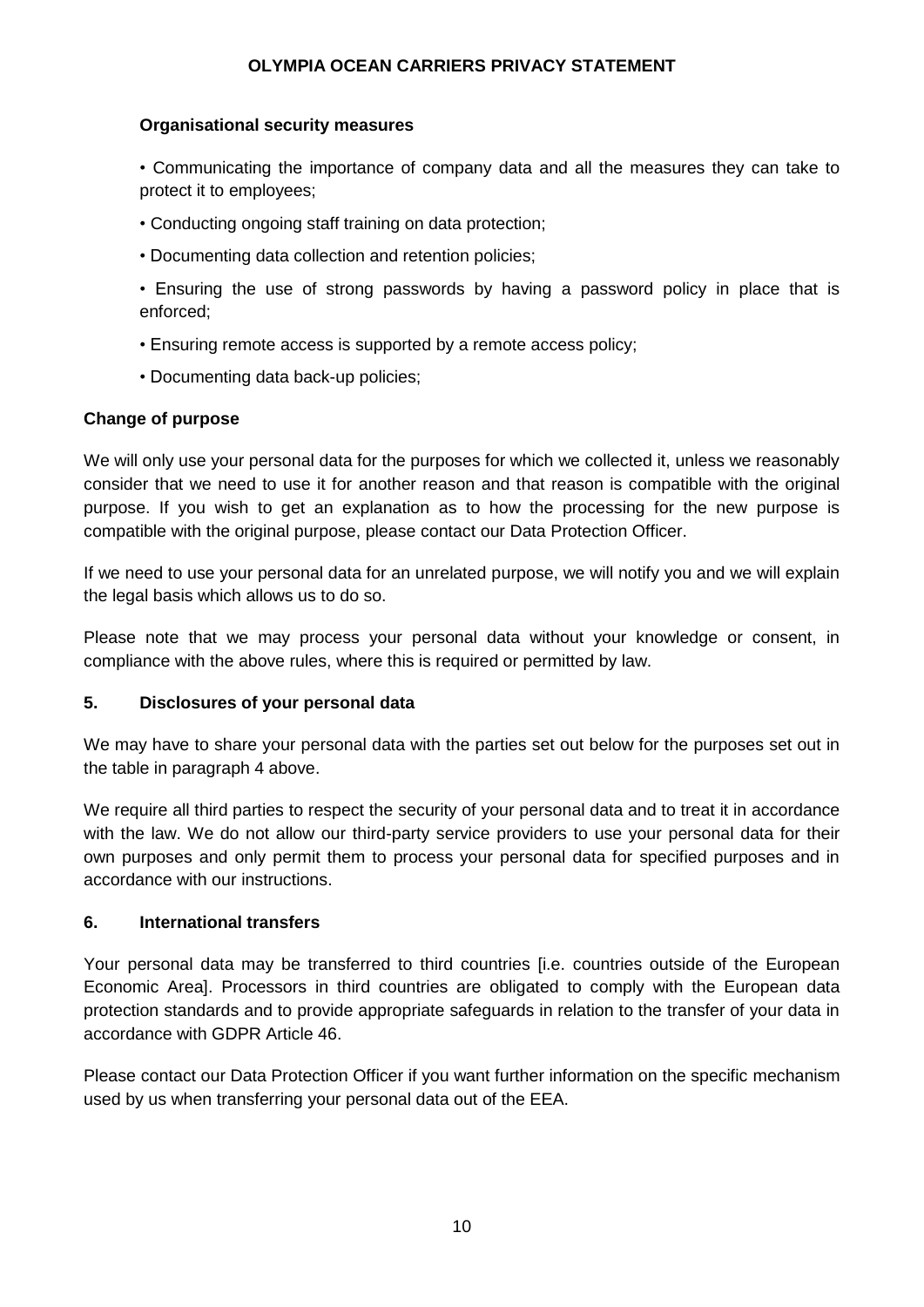## **7. Data security**

We have put in place appropriate security measures (refer to section 4) to prevent your personal data from being accidentally lost, used or accessed in an unauthorised way, altered or disclosed. In addition, we limit access to your personal data to those employees, agents, contractors and other third parties who have a business need to know. They will only process your personal data on our instructions and they are subject to a duty of confidentiality. We have put in place procedures to deal with any suspected personal data breach and will notify you and any applicable regulator of a breach where we are legally required to do so.

## **8. Data retention**

We will keep your personal data for as long as we have a business relationship with you.

Once our business relationship with you has ended, we may keep your data for up to ten (10) years in accordance with the directive of the Data Protection Commissioner. We may keep your data for longer than 10 years if we cannot delete it for legal, regulatory or technical reasons. For more details please refer to (*http:// www.dataprotection.gov.cy*).

For prospective employee or customer or supplier personal data we shall keep your personal data for 6 months from the date of notification of the rejection of your application, as per Data Protection Commissioner directive. For more details please refer to (*http:// www.dataprotection.gov.cy*).

In some circumstances you can ask us to delete your data and, in some circumstances, we may anonymise your personal data (so that it can no longer be associated with you) for research or statistical purposes in which case we may use this information indefinitely without further notice to you.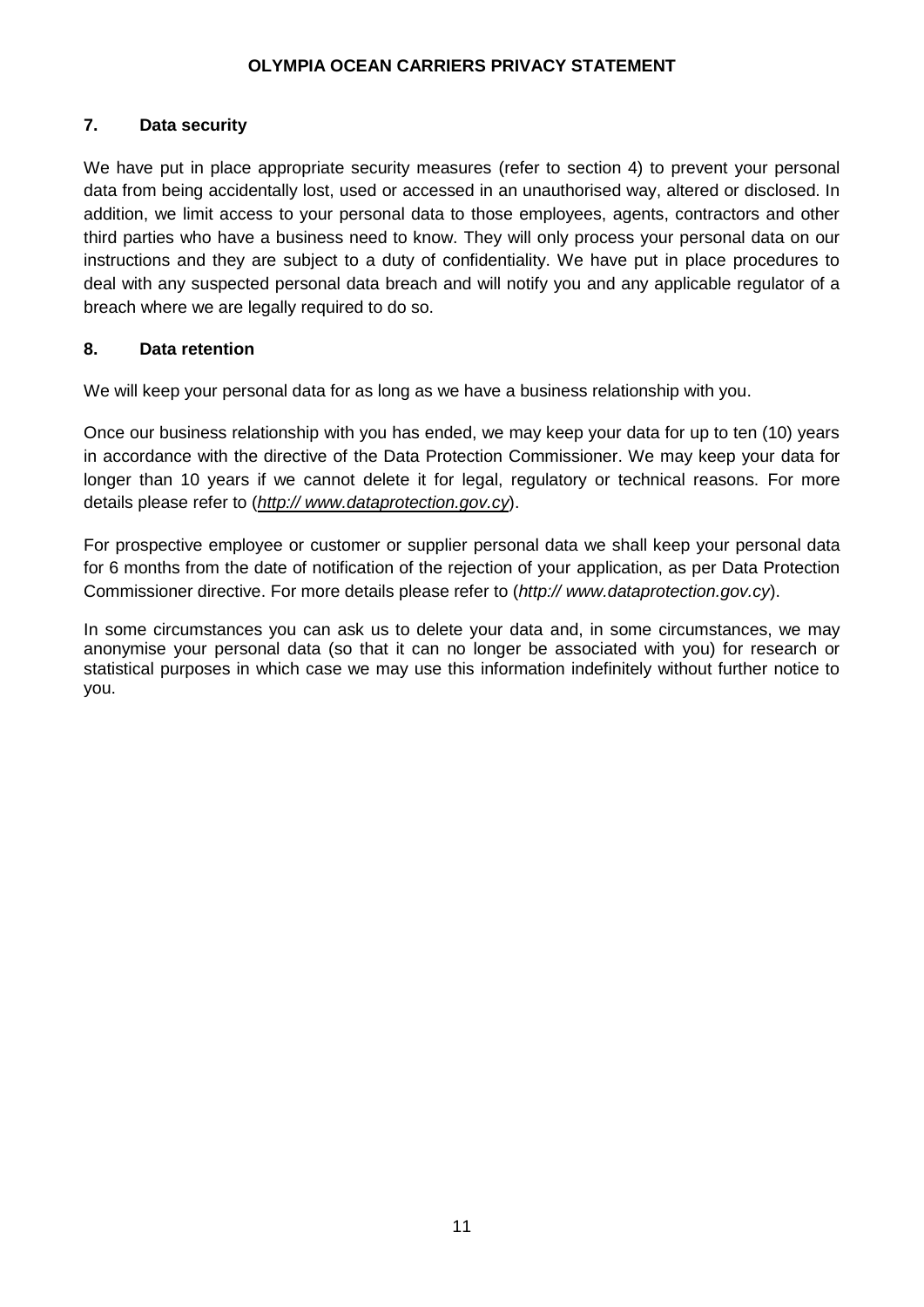## **9. Your data protection rights**

You have the following rights in terms of your personal data we hold about you:

- **Receive access to your personal data**. This enables you to e.g. receive a copy of the personal data we hold about you and to check that we are lawfully processing it. In order to receive such a please contact our Data Protection Officer.
- **Request correction [rectification]** of the personal data we hold about you. This enables you to have any incomplete or inaccurate data we hold about you corrected.
- **Request erasure of your personal information.** This enables you to ask us to erase your personal data [known as the 'right to be forgotten'] where there is no good reason for us continuing to process it.
- **Object to processing of your personal data** where we are relying on a legitimate interest and there is something about your particular situation which makes you want to object to processing on this ground. If you lodge an objection, we will no longer process your personal data unless we can demonstrate compelling legitimate grounds for the processing which override your interests, rights and freedoms.
- You also have the right to object where we are processing your personal data, for direct marketing purposes. This also includes profiling inasmuch as it is related to direct marketing.
- If you object to processing for direct marketing purposes, then we shall stop the processing of your personal data for such purposes.

**Request the restriction of processing of your personal data**. This enables you to ask us to restrict the processing of your personal data, i.e. use it only for certain things, if:

- It is not accurate,
- It has been used unlawfully but you do not wish for us to delete it,
- It is not relevant any more, but you want us to keep it for use in possible legal claims,
- You have already asked us to stop using your personal data but you are waiting us to confirm if we have legitimate grounds to use your data.

**Request to receive a copy** of the personal data concerning you in a format that is structured and commonly used and transmit such data to other organisations. You also have the right to have your personal data transmitted directly by ourselves to other organisations you will name [known as the right to data portability].

**Withdraw the consent that you gave us** with regard to the processing of your personal data at any time. Note that any withdrawal of consent shall not affect the lawfulness of processing based on consent before it was withdrawn or revoked by you.